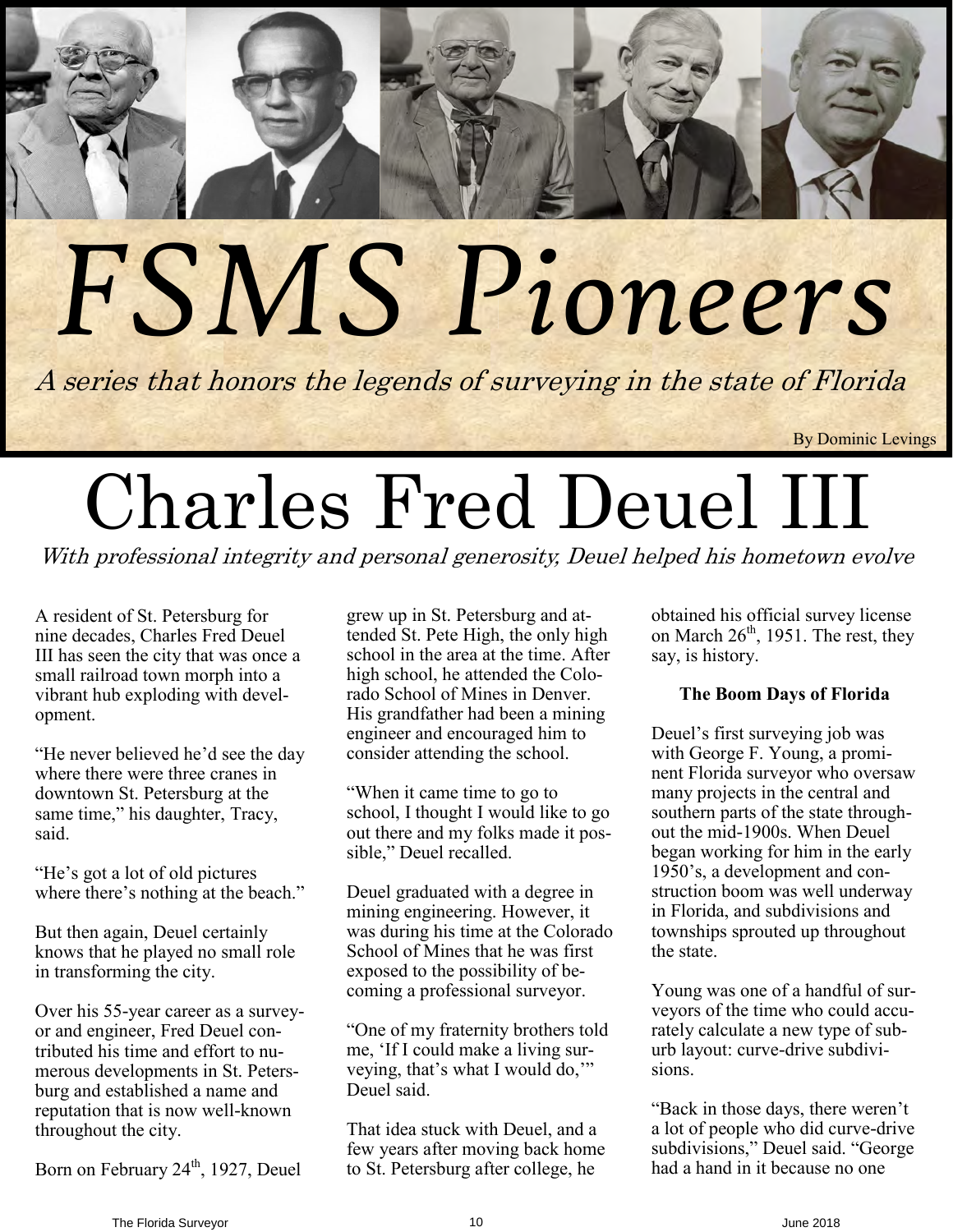

*It was evident from early on that Fred Deuel would become a surveyor and engineer.*

else knew how to calculate curves."

And so, the young Deuel learned from one of the surveying luminaries of the state, and soon became an excellent calculator of curve-drives himself. His first years as a surveyor were mostly spent in the office, making calculations longhand.

"I used to have a book of log tables from the government to do all of my calculations, and an old Monroe adding machine was my calculator," Deuel recalled.

He still remembers his first major project with Young, back when St. Petersburg was still a tiny Florida town. It was Tyrone Gardens, the sort of shopping mall that became a symbol of America's post-war boom in the 1950's. Within time, this project would be just one of many that Deuel would have a hand in developing.

### **C. Fred Deuel and Associates**

Deuel eventually went into business with a colleague of his at Young, Gordon Day. Their firm was named Deuel & Day and served the St. Petersburg area. After Day moved to North Florida to work with relatives, Deuel decided to keep the company open and operate it alone.

C. Fred Deuel and Associates was founded in 1954. With a relaxed

management style and a dedication to abiding by ethical standards, he built his company into a formidable enterprise. At one point, he had additional offices in Ocala, Clearwater, New Port Richey, Zephyrhills, and Hudson, as well as over 100 employees.

"He loved his work and put everything into it. He treated everyone fairly, and he was compassionate, and he had employees who he treated well. He gave everybody a fair shake," Tracy said.

Tracy remembers that his commitment to the job often extended beyond the work day and work week. Along with her sisters, Lynn and Leslie, she would often accompany her father to look at projects on the weekends.

"He loved to drive around and look at his jobs. He would maybe check something out, or if he needed to, would measure something," she said.

She also remembers that his job resulted in the adoption of more than a few pets at their house when they were younger.

"We remember having tortoises because him and his crews would find them out in the field and bring them home, and we'd have them as pets," she said, laughing.

Walt Casson, Jr. first met Deuel in the summer of 1954. Casson's father owned a surveying firm in New Port Richey, and after his father passed away unexpectedly, Casson leased the company to Deuel. Casson would work for Deuel for several years, and he recalls the unrelenting integrity of his former boss.

"He was a professional in all respects. He was a registered engineer and surveyor. He had the highest ethics," Casson said.

"This was before minimum technical standards existed. We developed our own code of ethics – the state didn't have anything to do with it – it was just our company."

Harley Gilmore also met and began working for Deuel in 1954. Gilmore identified Deuel's ethical standards as one of his defining qualities, sometimes going so far as to spend money to correct a previous survey that wasn't done right.

"I do know of some cases when I was working for him, that it was determined later that the survey wasn't done right, and he spent the money and the time to correct it and make it right," Gilmore said.

"He never did a job half-way and said, 'Well, they'll forget about it, I'm not making any money.' He



*Deuel with his old Monroe adding machine, which he used early in his career. He is wearing a Colorado School of Mines shirt.*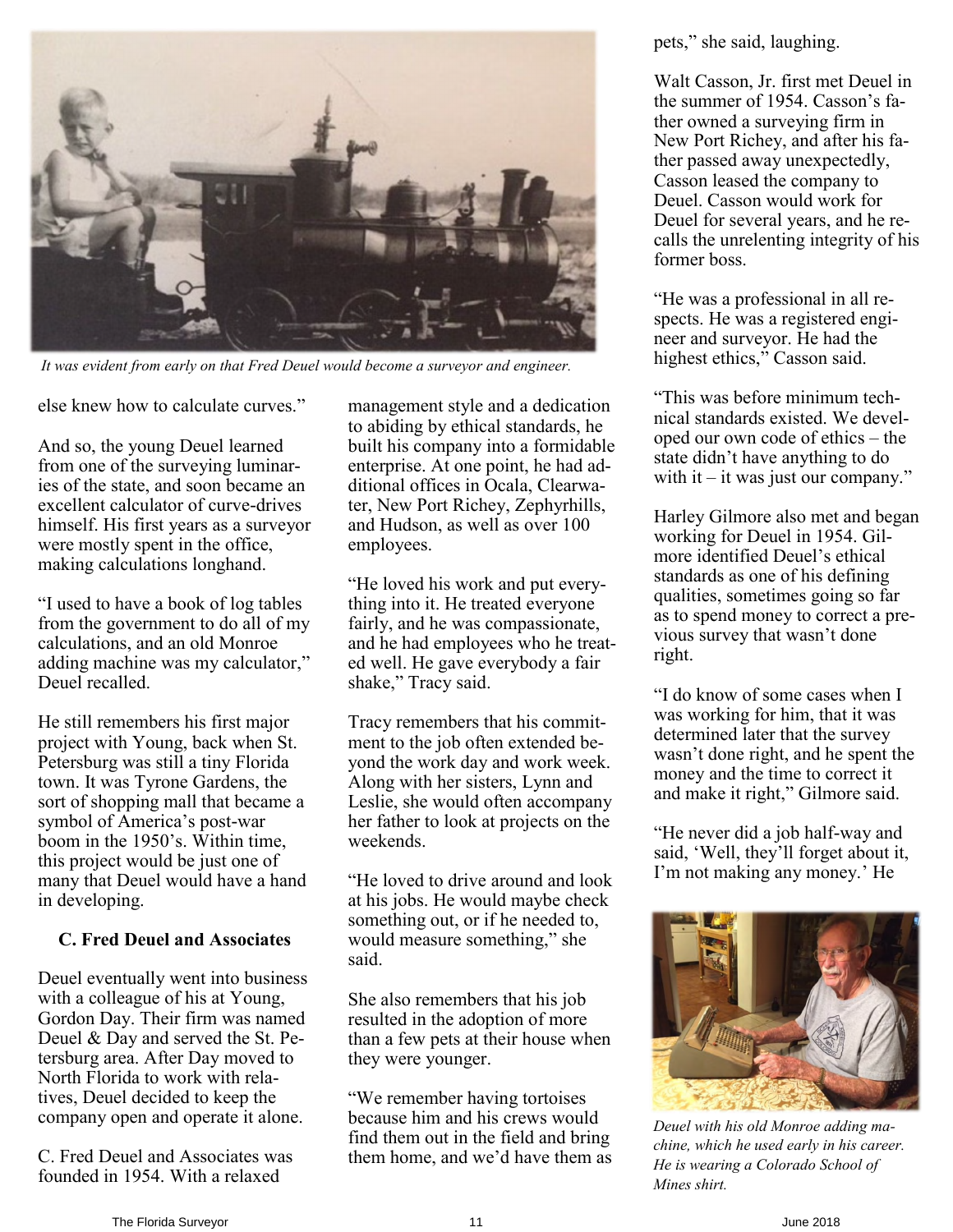

*Deuel with a transit in the late 1940's.*

always made sure he did it right."

Gilmore and Casson – who remain friends with Deuel to this day – also identify Deuel's management style as a reason for his success.

"He wasn't a forceful person. He was not the type of person that would create stress and try to get you to meet a demand or something of that nature," Casson said.

Deuel was also a considerate and understanding boss, who did not dismiss the input of his employees.

"There are some surveyors who won't listen to you. Fred was always one who might have an idea, might have a feeling for something, but he was always willing to listen to anyone else and listen to what their thoughts were," Gilmore said.

"As far as I'm concerned, that is a certain part of being a good surveyor."

Even as the founder of the company, Deuel was very involved in day -to-day operations, often personally overseeing jobs and joining the crew in the field.

"I felt and still feel that Fred was a

solid day-by-day surveyor. We have some who are book surveyors but weren't in the field – he would be out there when needed, supervising the field crew through the job itself," Gilmore recalled.

"He was involved and well respected by everyone," Casson said.

### **"He's Just a Good Guy"**

Aside from his easy-going demeanor as a boss and his friendly personality, those who know him best say that Fred Deuel is an exceptionally generous man with a big heart.

Casson remembers that after the death of his father, his family was struggling to make ends meet. He was planning to go back to college at Vanderbilt, but considered staying home to support his mother and his three younger siblings – that is, until Deuel stepped in.

"Mother had never done anything but take care of the family. How was she going to support the family and me go off to college?" Casson said. "Mr. Deuel hired my mother as his receptionist, and she was taken care of."

In 1963, after several years working for Deuel in the New Port Richey office, Casson was ready to go his own way. But his devotion to Deuel was causing him distress.

"Then I started wanting to be in business for myself. But I didn't want to hurt Deuel's feelings – he had been so good to me after all," Casson said.

However, the saga would end well, albeit in a coincidental fashion. By chance, Deuel was ready to scale back operations, and closed the New Port Richey office. The office closed on a Friday, and Casson opened it back up on the following Monday is his own name.

"Over the years, we became even closer friends. And I always tried to express to him how grateful I was,

because he made it possible for me to go back to college, and he really changed my life. I think the world of him," Casson said. "He's a wonderful, wonderful person."

Gilmore recalls one story that he says best highlights Deuel's character. In the 1980's, there was a period of time when business was extremely slow, and the firm did not have enough consistent jobs in order to compensate employees with money generated by job contracts. Deuel then did a most unusual thing.

Instead of laying off any of the surveyors or field crews, Deuel initiated an extensive internally-funded project. He authorized the development and creation of concrete corner monuments for over 100 different sections of land.

"Fred Deuel ate that costs himself instead of laying off the crews. All that work was not charged to any client – all of the employees still had a 40-hour work week. He was always concerned about the people that were employed by him," Gilmore said.

"He's just a good guy. It may be the best compliment I could tell you. He's just a good guy."

### **A Sailor's Life**

When he wasn't on the job, Fred Deuel could be found somewhere by the coast, sailing or fishing.

"He was maybe 8 years old when he got his first sailboat, and he sailed it out on the bayou here in St. Pete. Always had boats, always on the water. And when we were kids, it was the same thing – we always had a boat, and we were always out on the water," Tracy said.

When Deuel decided to retire in 2006, Gilmore remembers speaking with him about the decision, and after seeing a smile on his face, he